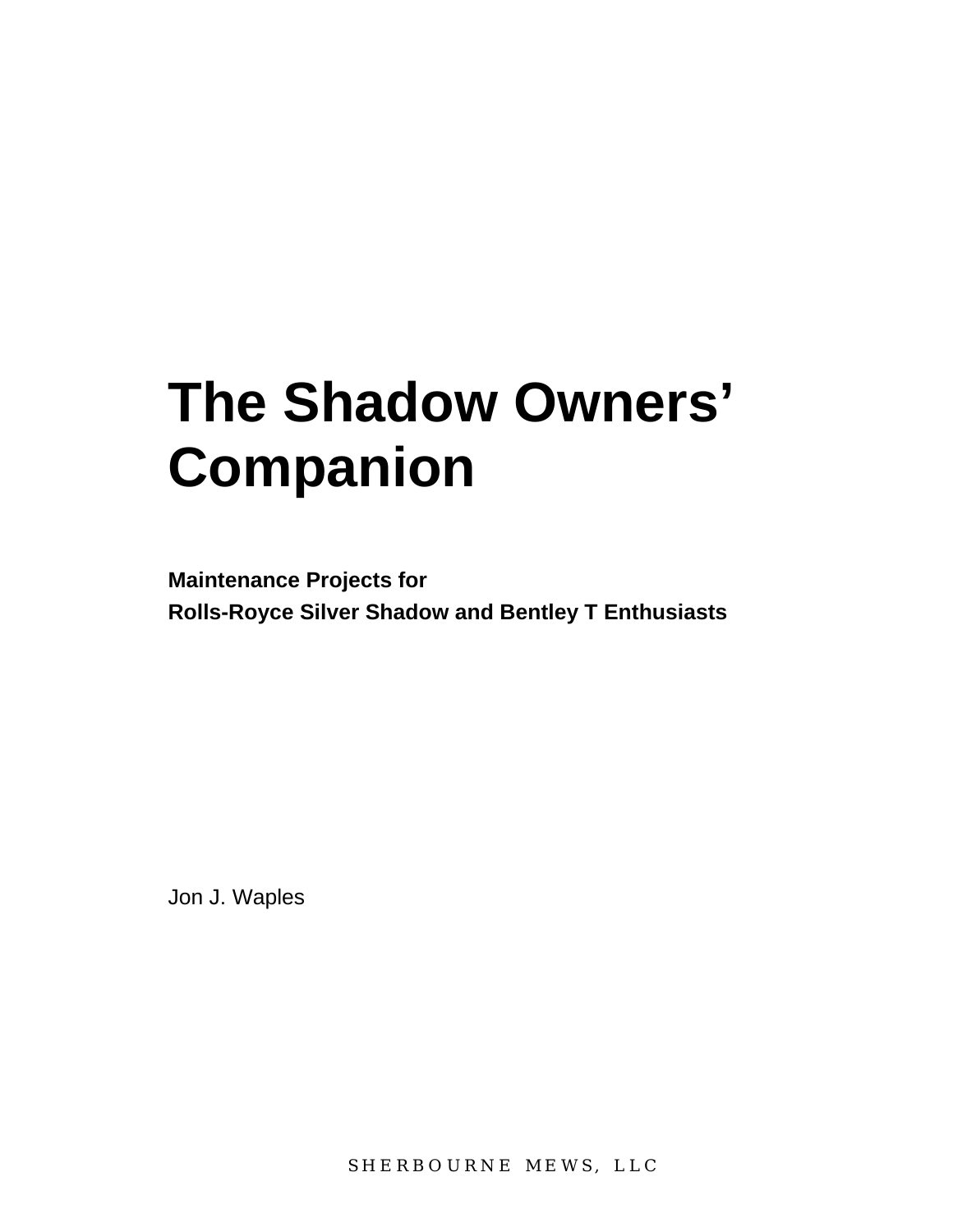The Shadow Owners' Companion by Jon J. Waples First Edition, v4 ©2006 Sherbourne Mews, LLC ISBN 978-0-6151-4103-9

Sherbourne Mews, LLC 3231 Sherbourne Road Detroit, MI 48221-1814 USA

website: www.sherbournemews.com e-mail: sales@sherbournemews.com phone: +1-248-327-4330

*Accuracy is important to us at Sherbourne Mews. Please consult www.sherbournemews.com/downloads to view the up to the minute errata for this document.* 

Rolls-Royce, the entwined "RR" logo, radiator grille and Spirit of Ecstasy are registered trademarks of Rolls-Royce Motor Cars Ltd.

Bentley and the winged "B" logo are registered trademarks of Bentley Motors Inc.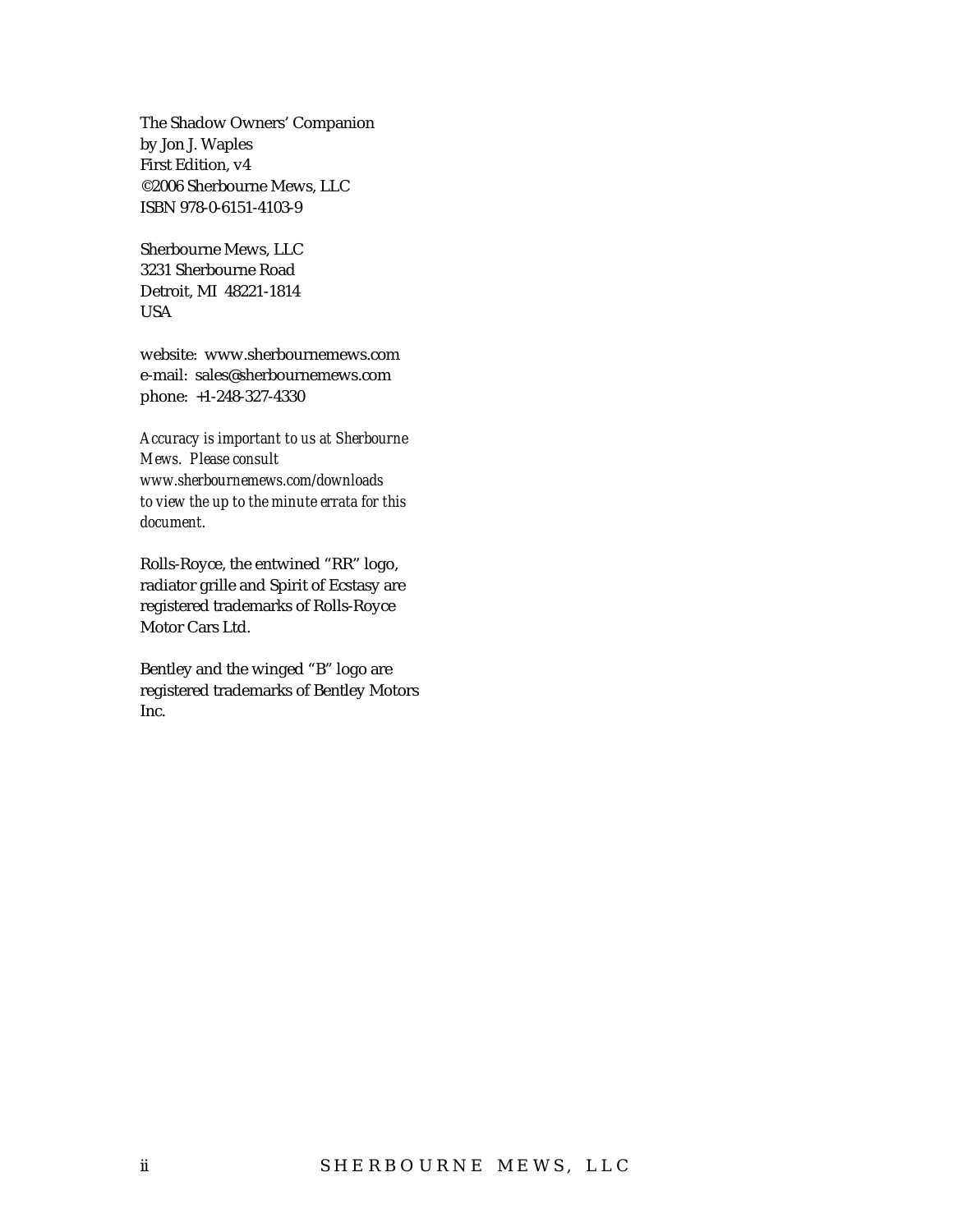## **Contents**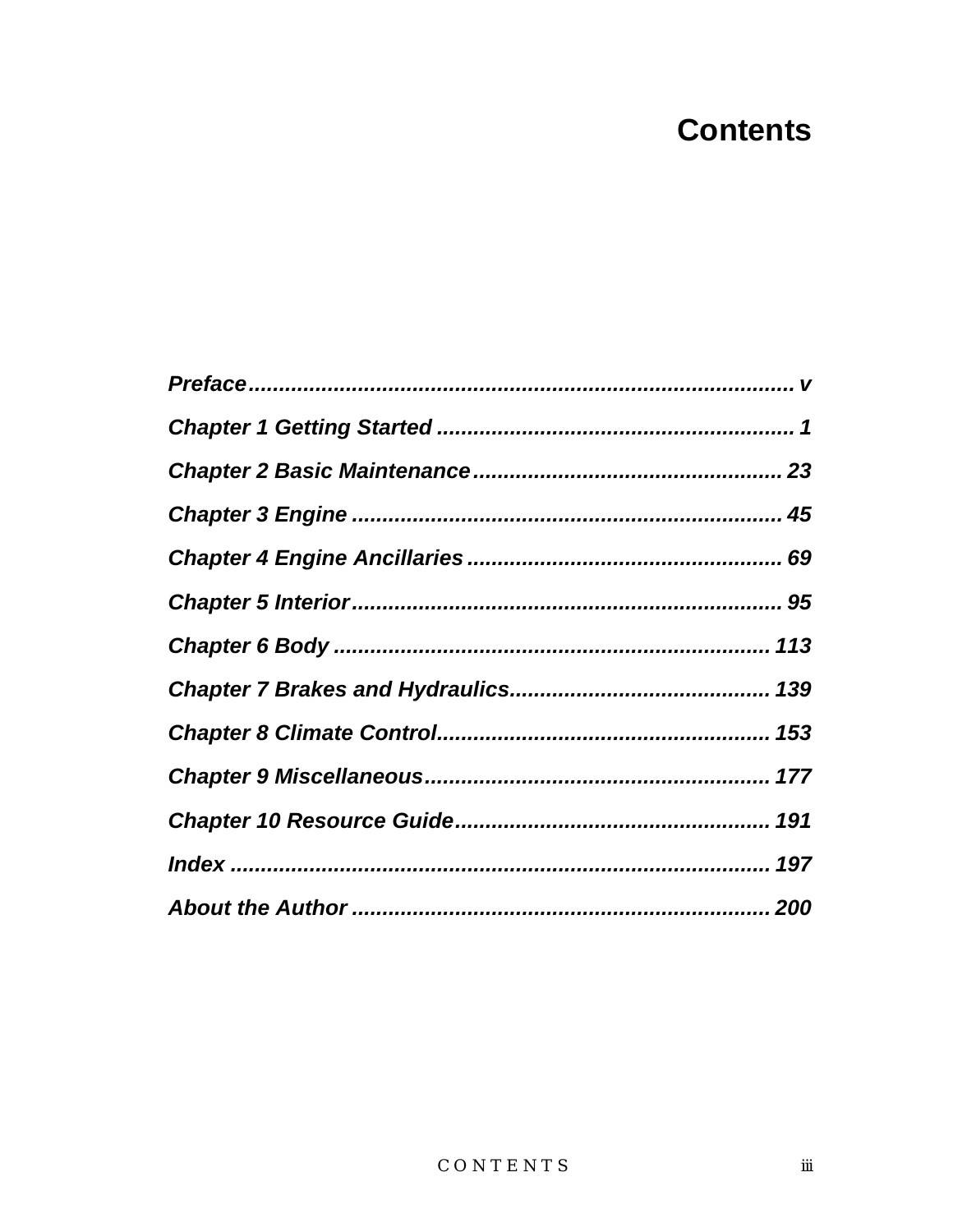### *Preface*

#### *Shadow People*

For people like us, the satisfaction of owning a Rolls-Royce Silver Shadow, Bentley T, or one of the coachbuilt derivatives is obvious yet hard to explain.

We enjoy working with our hands and troubleshooting, and the Shadow is a clear challenge. For Rolls-Royce, the Shadow was the most ambitious attempt to best the competition at any time since WWII. It is dense with period technology: hydraulic height control, an early type of anti-skid control, monocoque construction, independent suspension, an all aluminum engine, and even automatic air conditioning later in the model run.

Because all of these mechanisms compete with one another for underhood space, seemingly simple acts such as changing the spark plug wires or replacing the thermostat become "rather involved." A perfectly running Shadow is a towering achievement for the individual who maintains her, yet only those "in the know" really understand.

There is an intellectual challenge as well. The design philosophy of this car differs quite a bit from the mainstream. Troubleshooting requires an understanding of the underlying principles rather than a reliance on conventional tips and tricks.

Of course, there is more to the ownership experience than maintenance. When driving a well maintained Silver Shadow, everything is at once harmonious and hushed, significant and discreet. As

you take it all in, your sense of urgency washes away: very satisfying indeed, all the way around.

#### *Why You Need This Book*

So you believe in the car. What about this book? There are three other service related documents for the Silver Shadow and Bentley T: the Handbook (Owner's Manual), the Workshop Manual, and *From the Shadow's Corner* by Cal West. I have a copy of each and so should you. What follows in these pages are all of the maintenance projects that I still had to figure out for myself during the first five years of my ownership.

This book was conceived as a companion to the previously mentioned works. The maintenance procedures that follow fill the gaps so that an enthusiastic owner can maintain his or her Shadow with only occasional help from a professional mechanic. For the most part, the projects in this book were included for one of two reasons: there is a simpler way to perform the desired task with modern tools, or there is a need to fill in detail that seems to be missing, but was obvious to a seasoned mechanic in the 1970s.

If you own a 1966-1980 Rolls-Royce Silver Shadow, Silver Shadow LWB, Silver Shadow II, Silver Wraith II, Two Door Saloon, Drophead Coupé, Corniche, Camargue, Bentley T or T2 you can buy this book for far less than one full tank of gasoline. What are you waiting for?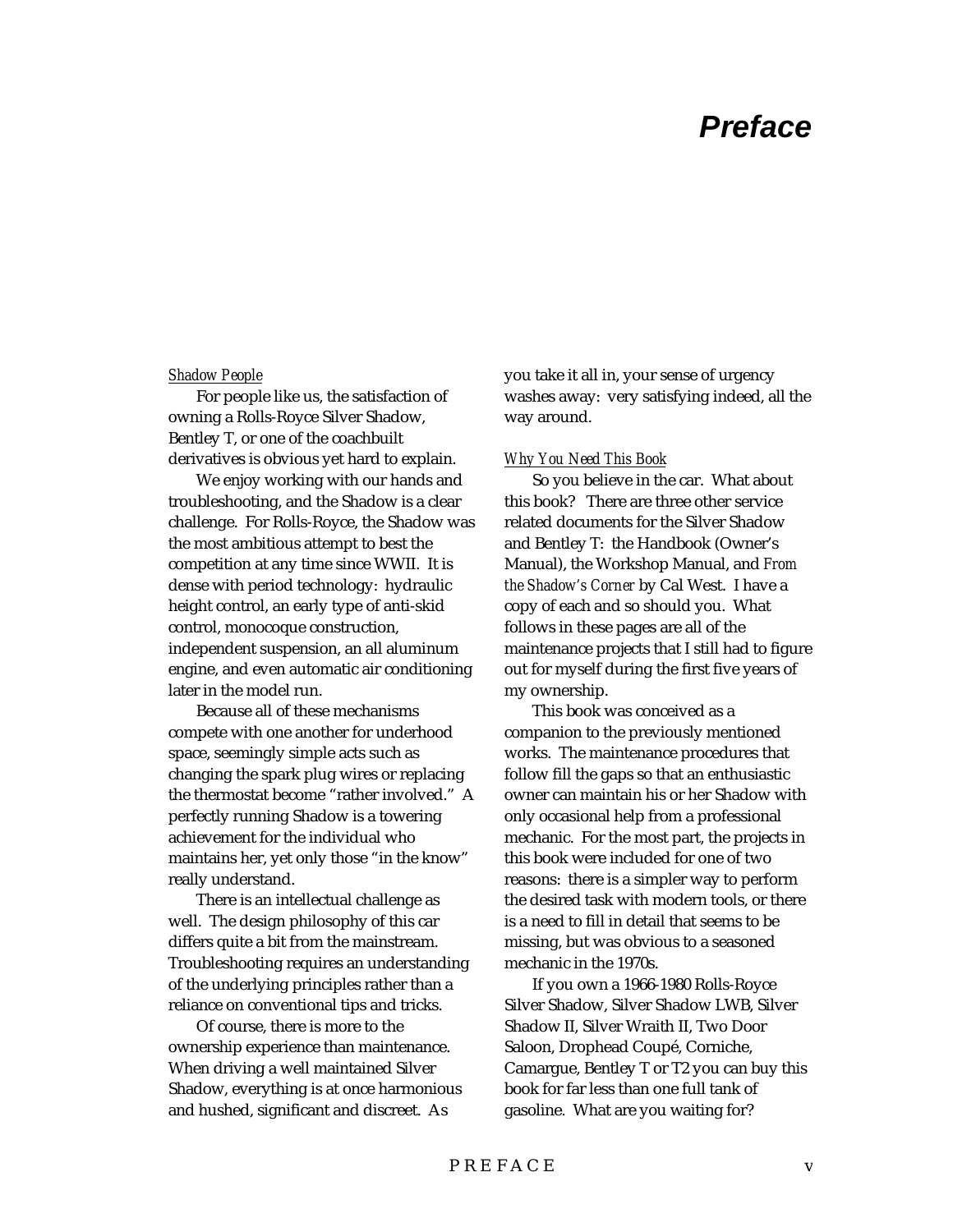#### *Replacement Parts*

Occasionally, this book suggests replacement parts that are not Crewe Genuine Parts™. Most often, these suggestions are identical to the Crewe specified version, coming directly from the original manufacturer at a lower price.

Maintaining the integrity of the original design with proper service and parts honors the hard working people that created and built your car. Anything less is an insult.

#### *Disclaimer*

You should be able to safely perform the procedures described herein provided that you have reasonable mechanical ability, the right tools for the job, and a fair dose of common sense. I have personally performed all of the maintenance procedures described in this book. Even with the right tools and common sense at my disposal, I have managed on occasion to cut my hands, burn my fingers, ruin paint, and utter an expletive or two, usually when I was rushing or frustrated. Take your time and think about what you are doing!

Please forgive me for reminding you that your motor car deserves respect as you work on it: it can crush, burn, scald, cut, bruise, poison, asphyxiate, maim or quite possibly kill you and those nearby if you do not follow proper safety precautions. In addition, an improperly maintained motor car can catch fire or fail to start, go, turn, or stop leading to all manner of death and destruction to people and property.

The chemicals you use in and on your car, such as antifreeze, oil, gasoline, brake fluid, and brake cleaner are toxic to humans and pets and bad for the environment. Use, store and dispose of them with care.

Finally, this book is a *companion* to your Rolls-Royce Handbook and Rolls-Royce Workshop Manual and is *not* a comprehensive substitute. As such, successful completion of all the procedures in this book is *not* a guarantee that your ownership experience will be trouble free.

#### *Nomenclature*

All references to position on this vehicle are made as if you were seated inside. For example, the brake reservoir is on the left side in front of the engine bulkhead. The Rolls-Royce Workshop Manual gets into nearside and offside relative to the driver's position but the nearside happens to be on the left hand (curb) side in England–too confusing for the television-addled American mind. When referring to the V-8 engine specifically, the "A" bank is on the right side of the car and the "B" bank on the left. Further, each cylinder is numbered front to back A1-A4 and B1-B4. Other terms that require translation:

| <b>BRITISH</b>            | <b>AMERICAN</b>       |
|---------------------------|-----------------------|
| Arch                      | Wheel Arch            |
| Backlight                 | Rear window           |
| <b>Bonnet</b>             | Hood                  |
| <b>Boot</b>               | Trunk                 |
| <b>Bulkhead</b>           | Firewall              |
| Earth                     | Ground                |
| Fascia                    | Dash                  |
| Hood                      | Convertible Top       |
| Jubilee <sup>®</sup> Clip | Hose Clamp*           |
| Loom                      | <b>Wiring Harness</b> |
| Methylated                | Denatured             |
| <b>Spirits</b>            | Alcohol               |
| Paraffin                  | Kerosene              |
|                           |                       |
| Pressing                  | Sheet Metal           |
|                           | <b>Stamping</b>       |
| Saloon                    | Sedan                 |
| Sill                      | Rocker Panel          |
| Spanner                   | Wrench                |
| Tommy Bar                 | Tire Iron             |
| Valance                   | Fascia**              |
| Wing                      | Fender                |

 $\overline{a}$ 

<sup>\*</sup> Jubilee clips have a non-perforated band as compared to ordinary hose clamps. \*\* This is the panel behind and below the front or rear bumper.